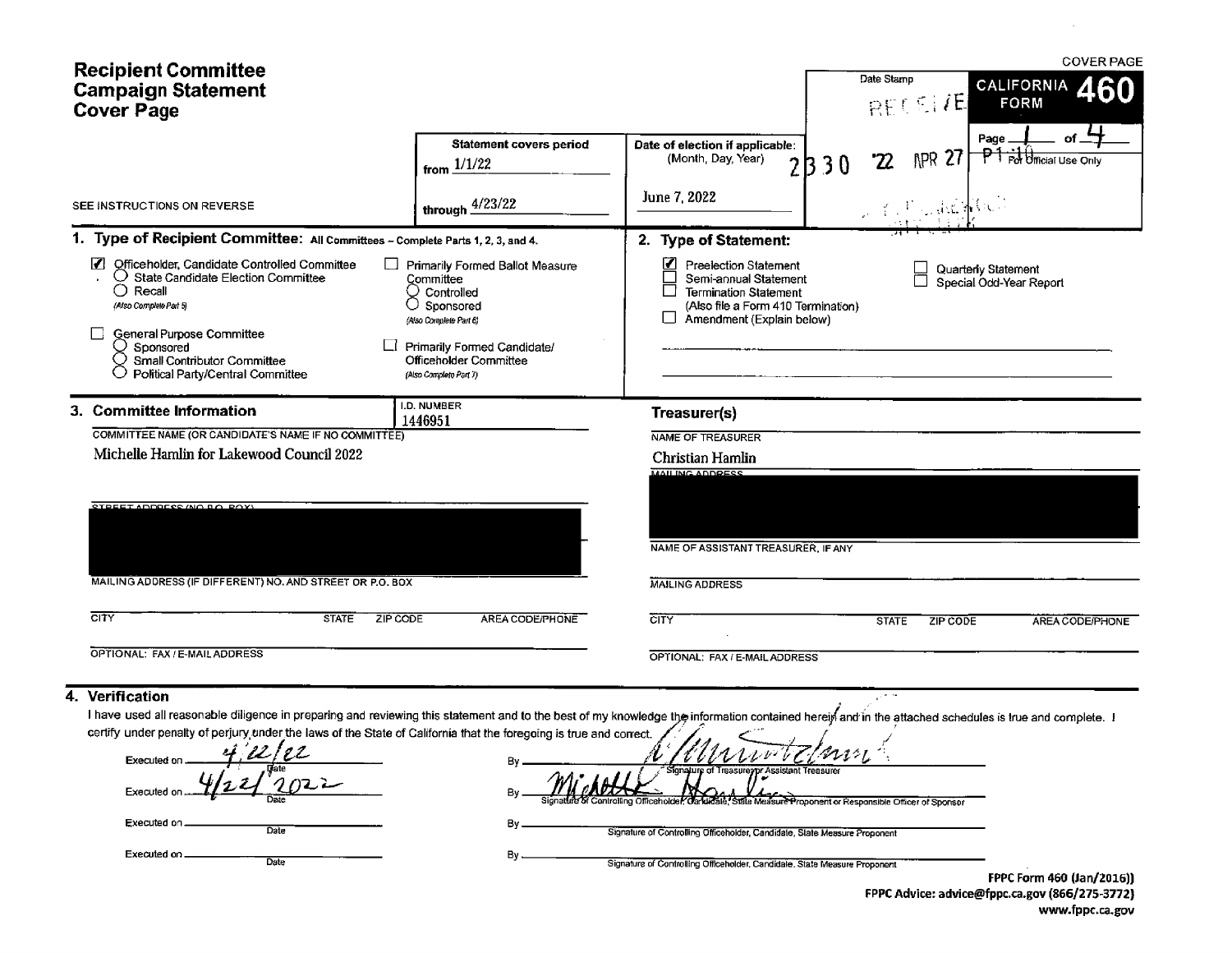## Recipient Committee CALIFORNIA **Campaign Statement** FORM  $\frac{1}{2}$ Cover Page - Part 2

# COVER PAGE- PART 2 Page

### 5. Officeholder or Candidate Controlled Committee 6. Primarily Formed Ballot Measure Committee

NAME OF OFFICEHOLDER OR CANDIDATE NAME OF BALLOT MEASURE

Michelle Hamlin

OFFICE SOUGHT OR HELD (INCLUDE LOCATION AND DISTRICT NUMBER IF APPLICABLE)

City Council, District 1

RESIDENTIAL/BUSINESS ADDRESS (NO. AND STREET) CITY STATE ZIP

Related Committees Not Included in this Statement: List any committees not included in this statement that are controlled by you or are primarily formed to receive contributions or make expenditures on behalf of your candidacy.

| <b>COMMITTEE NAME</b>                                                                               | I.D. NUMBER                                      |                                                                                                                                                     |                       |                                |
|-----------------------------------------------------------------------------------------------------|--------------------------------------------------|-----------------------------------------------------------------------------------------------------------------------------------------------------|-----------------------|--------------------------------|
| NAME OF TREASURER                                                                                   | CONTROLLED COMMITTEE?                            | 7. Primarily Formed Candidate/Officeholder Committee List names of<br>officeholder(s) or candidate(s) for which this committee is primarily formed. |                       |                                |
| STREET ADDRESS (NO P.O. BOX)<br><b>COMMITTEE ADDRESS</b>                                            | $\Box$ YES<br>$\Box$ NO                          | NAME OF OFFICEHOLDER OR CANDIDATE                                                                                                                   | OFFICE SOUGHT OR HELD | $\Box$ SUPPOF<br>$\Box$ OPPOSE |
| <b>CITY</b><br>ZIP CODE<br><b>STATE</b><br><b>COMMITTEE NAME</b>                                    | AREA CODE/PHONE<br>I.D. NUMBER                   | NAME OF OFFICEHOLDER OR CANDIDATE                                                                                                                   | OFFICE SOUGHT OR HELD | $\Box$ SUPPOR<br>OPPOSE        |
|                                                                                                     |                                                  | NAME OF OFFICEHOLDER OR CANDIDATE                                                                                                                   | OFFICE SOUGHT OR HELD | SUPPOR<br>OPPOSE               |
| NAME OF TREASURER                                                                                   | CONTROLLED COMMITTEE?<br>$\Box$ YES<br>$\Box$ NO | NAME OF OFFICEHOLDER OR CANDIDATE                                                                                                                   | OFFICE SOUGHT OR HELD | t I SUPPOR<br>$\Box$ OPPOSE    |
| <b>COMMITTEE ADDRESS</b><br>STREET ADDRESS (NO P.O. BOX)<br><b>CITY</b><br><b>STATE</b><br>ZIP CODE | AREA CODE/PHONE                                  |                                                                                                                                                     | $\blacksquare$        |                                |

| <b>BALLOT NO. OR LETTER</b> | <b>JURISDICTION</b> |                                    |
|-----------------------------|---------------------|------------------------------------|
|                             |                     | SUPPORT                            |
|                             |                     | <b>STATISTICS</b><br><b>OPPOSE</b> |

Identify the controlling officeholder, candidate, or state measure proponent, if any.

NAME OF OFFICEHOLDER, CANDIDATE, OR PROPONENT

| OFFICE SOUGHT OR HELD | . | I DISTRICT NO. IF ANY |
|-----------------------|---|-----------------------|
|                       |   |                       |
|                       |   | ---<br>-----------    |

| NAME OF OFFICEHOLDER OR CANDIDATE | OFFICE SOUGHT OR HELD | <b>SUPPORT</b><br>OPPOSE |
|-----------------------------------|-----------------------|--------------------------|
| NAME OF OFFICEHOLDER OR CANDIDATE | OFFICE SOUGHT OR HELD | <b>SUPPORT</b><br>OPPOSE |
| NAME OF OFFICEHOLDER OR CANDIDATE | OFFICE SOUGHT OR HELD | <b>SUPPORT</b><br>OPPOSE |
| NAME OF OFFICEHOLDER OR CANDIDATE | OFFICE SOUGHT OR HELD | <b>SUPPORT</b><br>OPPOSE |

CODE/PHONE **EXECUTE:** CODE/PHONE Attach continuation sheets if necessary

FPPC Form 460 (Jan/2016) FPPC Advice: advice@fppc.ca.gov (866/275-3772) www.fppc.ca. gov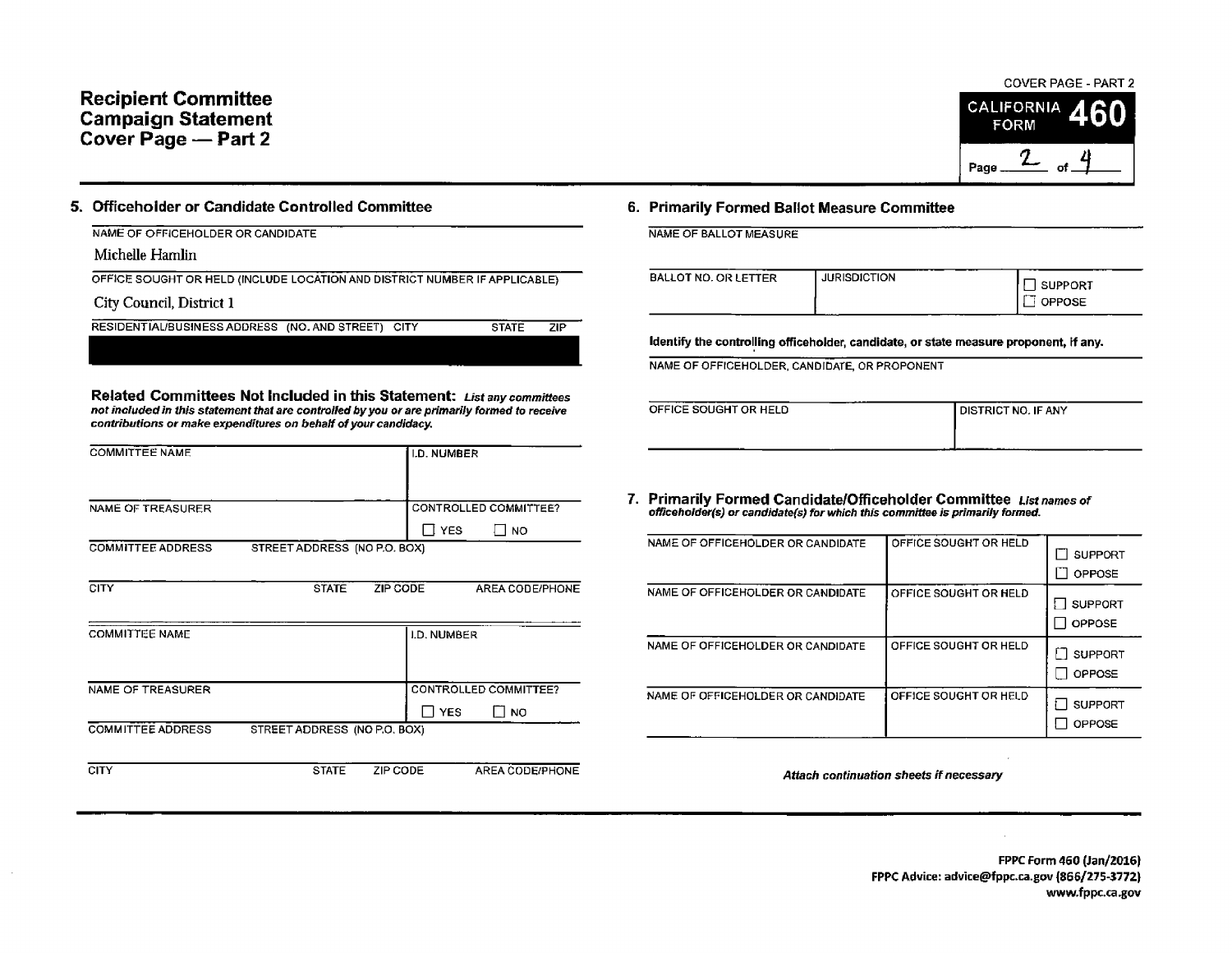| <b>Campaign Disclosure Statement<br/>Summary Page</b>                                                                                                                                                                                                                                                                                                                                                                                                                                                                                         | Amounts may be rounded<br>to whole dollars.                                                                                                                                                                                                                                                                                                                                                                                                                                                                          | <b>Statement covers period</b><br>  from $1/1/22$                                                                  | <b>SUMMARY PAGE</b><br>CALIFORNIA 460                                                                                                                                                                                                                                                                                                                                                                                                                                                                                          |
|-----------------------------------------------------------------------------------------------------------------------------------------------------------------------------------------------------------------------------------------------------------------------------------------------------------------------------------------------------------------------------------------------------------------------------------------------------------------------------------------------------------------------------------------------|----------------------------------------------------------------------------------------------------------------------------------------------------------------------------------------------------------------------------------------------------------------------------------------------------------------------------------------------------------------------------------------------------------------------------------------------------------------------------------------------------------------------|--------------------------------------------------------------------------------------------------------------------|--------------------------------------------------------------------------------------------------------------------------------------------------------------------------------------------------------------------------------------------------------------------------------------------------------------------------------------------------------------------------------------------------------------------------------------------------------------------------------------------------------------------------------|
| SEE INSTRUCTIONS ON REVERSE<br>NAME OF FILER<br>Michelle Hamlin                                                                                                                                                                                                                                                                                                                                                                                                                                                                               |                                                                                                                                                                                                                                                                                                                                                                                                                                                                                                                      | through $\frac{4/23/22}{2}$                                                                                        | $\vert$ Page $\frac{3}{2}$ of $\frac{4}{2}$<br>I.D. NUMBER<br>1446951                                                                                                                                                                                                                                                                                                                                                                                                                                                          |
| ________<br><b>Contributions Received</b>                                                                                                                                                                                                                                                                                                                                                                                                                                                                                                     | <b>Column A</b><br>TOTAL THIS PERIOD<br>(FROM ATTACHED SCHEDULES)                                                                                                                                                                                                                                                                                                                                                                                                                                                    | <b>Column B</b><br>CALENDAR YEAR<br>TOTAL TO DATE<br><b>General Elections</b>                                      | Calendar Year Summary for Candidates<br>Running in Both the State Primary and                                                                                                                                                                                                                                                                                                                                                                                                                                                  |
| 1. Monetary Contributions<br>$\ldots$ Schedule A, Line $3$ $\$$<br>2. Loans Received<br>Schedule B, Line 3<br>3. SUBTOTAL CASH CONTRIBUTIONS<br>. Add Lines $1 + 2$<br>4. Nonmonetary Contributions<br>Schedule C, Line 3<br>5. TOTAL CONTRIBUTIONS RECEIVE<br>Add Lines 3 + 4                                                                                                                                                                                                                                                                |                                                                                                                                                                                                                                                                                                                                                                                                                                                                                                                      | 0. Contributions<br>21. Expenditures<br>the control of the control of the control of the control of the control of | 1/1 through 6/30 7/1 to Date<br>Received \$ ________________ \$ _______________                                                                                                                                                                                                                                                                                                                                                                                                                                                |
| <b>Expenditures Made</b><br>6. Payments Made                                                                                                                                                                                                                                                                                                                                                                                                                                                                                                  | Schedule E, Line 4 \$ $2.600$ \$ $2.600$                                                                                                                                                                                                                                                                                                                                                                                                                                                                             | <b>Candidates</b>                                                                                                  | <b>Expenditure Limit Summary for State</b>                                                                                                                                                                                                                                                                                                                                                                                                                                                                                     |
| Schedule H, Line 3<br>7. Loans Made<br>8. SUBTOTAL CASH PAYMENTS<br>Add Lines $6 + 7 = $$<br>9. Accrued Expenses (Unpaid Bills)<br>Schedule F, Line 3<br>Schedule C. Line 3<br>10. Nonmonetary Adjustment<br>11. TOTAL EXPENDITURES MADE.                                                                                                                                                                                                                                                                                                     | the contract of the contract of the contract of<br>$\frac{2,600}{\sqrt{2}}$<br>2,600<br>2.600<br>Add Lines 8 + 9 + 10 \$ $\frac{2,000}{2}$ \$ $\frac{2,000}{2}$                                                                                                                                                                                                                                                                                                                                                      | Date of Election<br>(mm/dd/yy)                                                                                     | 22. Cumulative Expenditures Made*<br>(If Subject to Voluntary Expenditure Limit)<br>Total to Date                                                                                                                                                                                                                                                                                                                                                                                                                              |
| Current Cash Statement<br>12. Beginning Cash Balance<br>. Previous Summary Page, Line 16 \$<br>13. Cash Receipts<br>Column A, Line 3 above<br>14. Miscellaneous Increases to Cash.<br>Schedule I, Line 4<br>15. Cash Payments<br>Column A, Line 8 above<br>Add Lines 12 + 13 + 14, then subtract Line 15 $$5,000$<br><b>16. ENDING CASH BALANCE</b><br>If this is a termination statement, Line 16 must be zero.<br>Schedule B, Part 2 $$ \quad \frac{0}{2}$<br>17. LOAN GUARANTEES RECEIVED<br><b>Cash Equivalents and Outstanding Debts</b> | <u> 1980 - Jan Samuel Barbara, marka a shekara ta 1980 ha a shekara ta 1980 ha a shekara ta 1980 ha a shekara ta 1</u><br>To calculate Column B,<br>add amounts in Column<br>A to the corresponding<br>amounts from Column B<br>of your last report. Some<br>amounts in Column A may<br>be negative figures that<br>should be subtracted from<br>previous period amounts. I<br>this is the first report being<br>filed for this calendar year,<br>only carry over the amounts<br>from Lines 2, 7, and 9 (if<br>any). | reported in Column B.                                                                                              | $\frac{1}{\sqrt{1-\frac{1}{2}}}\frac{1}{\sqrt{1-\frac{1}{2}}}\frac{1}{\sqrt{1-\frac{1}{2}}}\frac{1}{\sqrt{1-\frac{1}{2}}}\frac{1}{\sqrt{1-\frac{1}{2}}}\frac{1}{\sqrt{1-\frac{1}{2}}}\frac{1}{\sqrt{1-\frac{1}{2}}}\frac{1}{\sqrt{1-\frac{1}{2}}}\frac{1}{\sqrt{1-\frac{1}{2}}}\frac{1}{\sqrt{1-\frac{1}{2}}}\frac{1}{\sqrt{1-\frac{1}{2}}}\frac{1}{\sqrt{1-\frac{1}{2}}}\frac{1}{\sqrt{1-\frac{1}{2}}}\frac{1}{\sqrt{1-\frac{$<br>*Amounts in this section may be different from amounts<br><b>Contract Contract Contract</b> |
| 18. Cash Equivalents<br>. See instructions on reverse \$<br>19. Outstanding Debts<br>Add Line $2 +$ Line 9 in Column B above $$$                                                                                                                                                                                                                                                                                                                                                                                                              |                                                                                                                                                                                                                                                                                                                                                                                                                                                                                                                      |                                                                                                                    | FPPC Form 460 (Jan/2016))<br>FPPC Advice: advice@fppc.ca.gov (866/275-3772)                                                                                                                                                                                                                                                                                                                                                                                                                                                    |